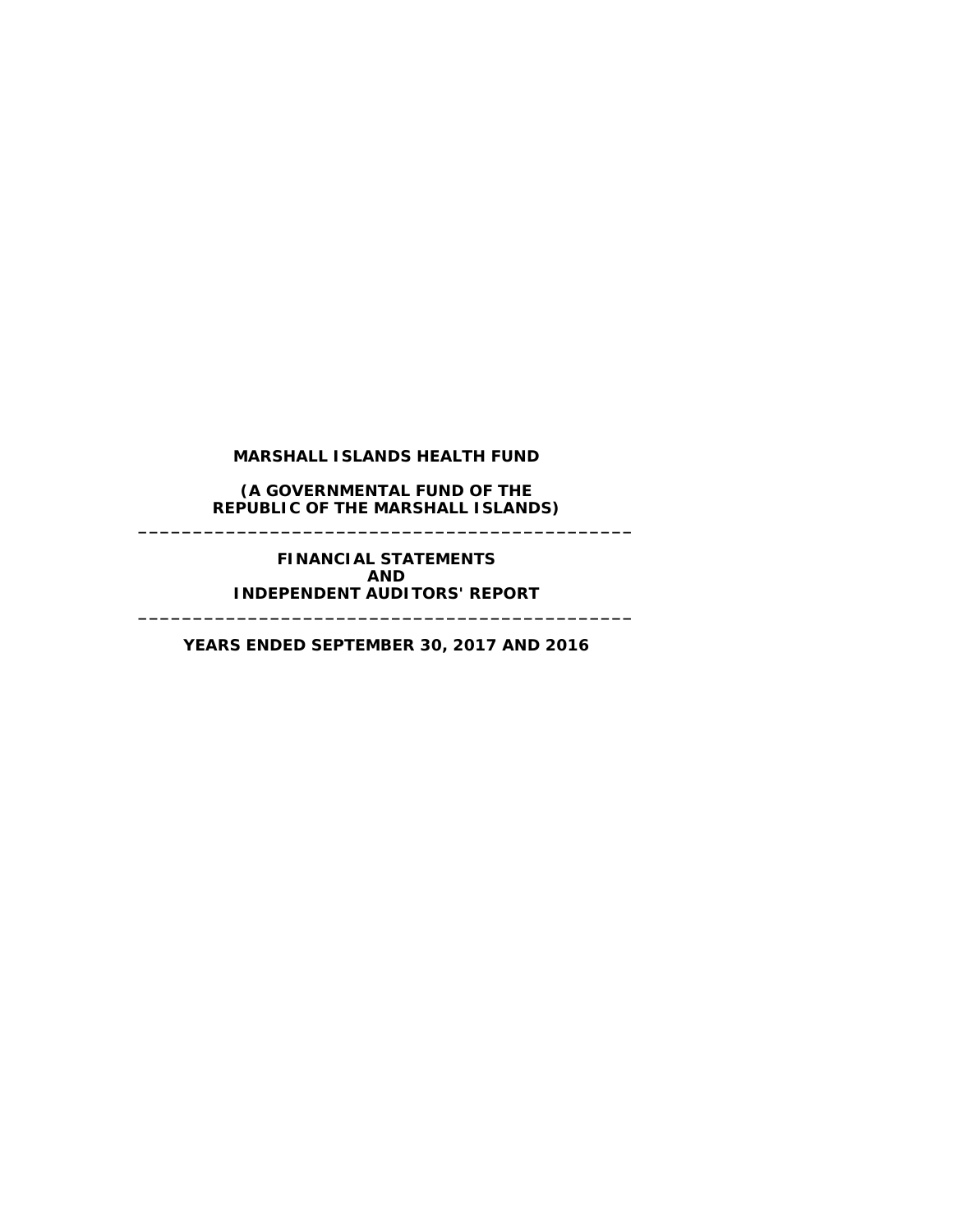Years Ended September 30, 2017 and 2016 Table of Contents

|      |                                                                                                                                                                                                                             | Page No. |
|------|-----------------------------------------------------------------------------------------------------------------------------------------------------------------------------------------------------------------------------|----------|
| Ι.   | INDEPENDENT AUDITORS' REPORT                                                                                                                                                                                                |          |
| Н.   | FINANCIAL STATEMENTS:                                                                                                                                                                                                       |          |
|      | <b>Balance Sheets</b>                                                                                                                                                                                                       | 3        |
|      | Statements of Revenues, Expenditures and Changes in Fund<br><b>Balance</b>                                                                                                                                                  | 4        |
|      | Notes to Financial Statements                                                                                                                                                                                               | 5        |
| III. | INDEPENDENT AUDITORS' REPORT ON COMPLIANCE WITH<br>LAWS AND REGULATIONS                                                                                                                                                     |          |
|      | Independent Auditors' Report on Internal Control Over Financial<br>Reporting and on Compliance and Other Matters Based on an<br>Audit of Financial Statements Performed in Accordance With<br>Government Auditing Standards | 11       |
|      |                                                                                                                                                                                                                             |          |
|      | Schedule of Findings and Responses                                                                                                                                                                                          | 13       |
|      | Unresolved Prior Year Findings                                                                                                                                                                                              | 17       |
|      |                                                                                                                                                                                                                             |          |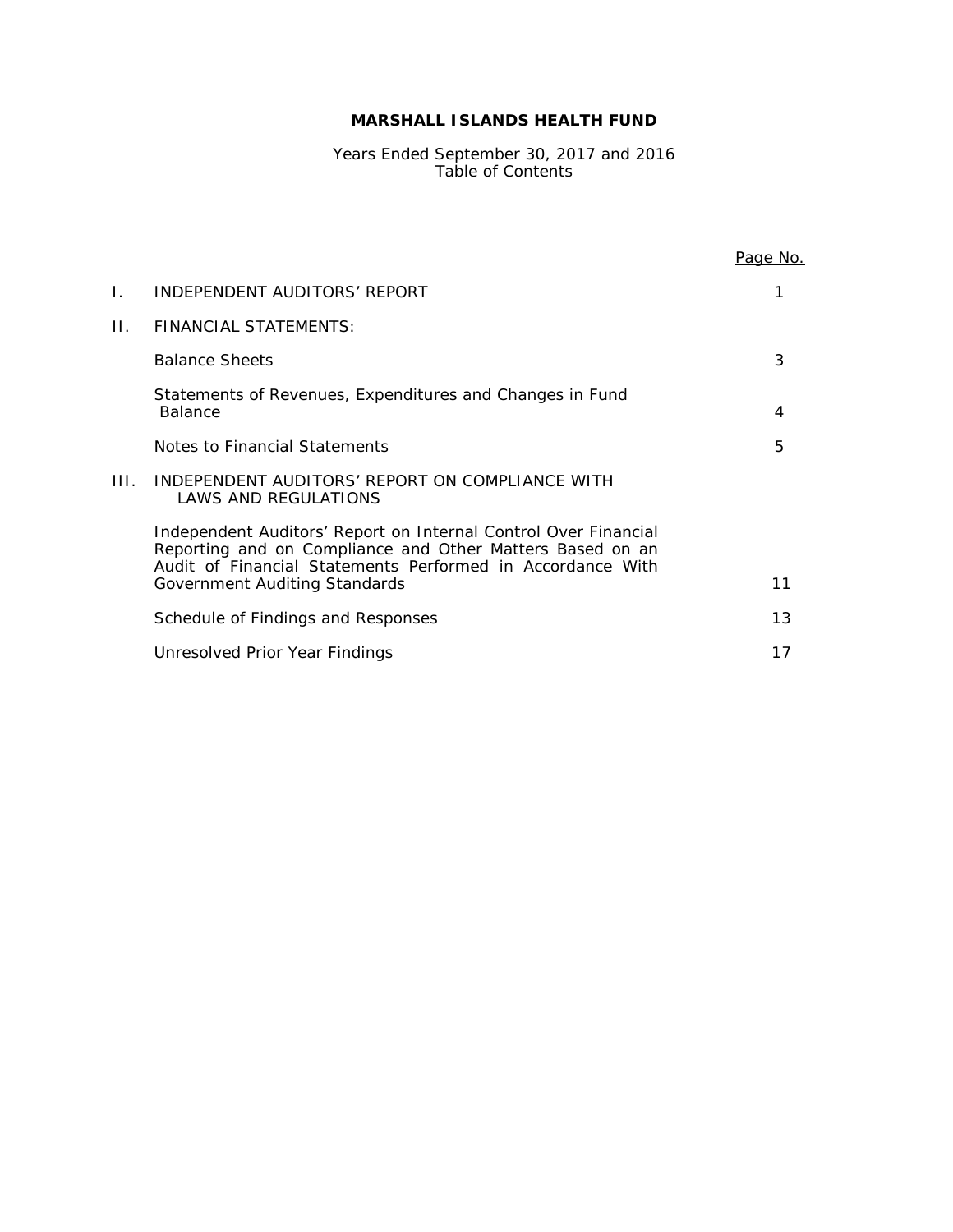Deloitte & Touche LLP 361 South Marine Corps Drive Tamuning, GU 96913-3973 USA

Tel: +1 (671) 646-3884 Fax:  $+1$  (671) 649-4265

www.deloitte.com

# **INDEPENDENT AUDITORS' REPORT**

Honorable Kalani Kaneko Minister of Health Republic of the Marshall Islands:

#### **Report on the Financial Statements**

We have audited the accompanying financial statements of the Marshall Islands Health Fund, a governmental fund of the Republic of the Marshall Islands, which comprise the balance sheets as of September 30, 2017 and 2016, and the related statements of revenues, expenditures, and changes in fund balance for the years then ended, and the related notes to the financial statements.

#### *Management's Responsibility for the Financial Statements*

Management is responsible for the preparation and fair presentation of these financial statements in accordance with accounting principles generally accepted in the United States of America; this includes the design, implementation, and maintenance of internal control relevant to the preparation and fair presentation of financial statements that are free from material misstatement, whether due to fraud or error.

#### *Auditors' Responsibility*

Our responsibility is to express an opinion on these financial statements based on our audits. We conducted our audits in accordance with auditing standards generally accepted in the United States of America and the standards applicable to financial audits contained in *Government Auditing Standards*, issued by the Comptroller General of the United States. Those standards require that we plan and perform the audit to obtain reasonable assurance about whether the financial statements are free from material misstatement.

An audit involves performing procedures to obtain audit evidence about the amounts and disclosures in the financial statements. The procedures selected depend on the auditor's judgment, including the assessment of the risks of material misstatement of the financial statements, whether due to fraud or error. In making those risk assessments, the auditor considers internal control relevant to the entity's preparation and fair presentation of the financial statements in order to design audit procedures that are appropriate in the circumstances, but not for the purpose of expressing an opinion on the effectiveness of the entity's internal control. Accordingly, we express no such opinion. An audit also includes evaluating the appropriateness of accounting policies used and the reasonableness of significant accounting estimates made by management, as well as evaluating the overall presentation of the financial statements.

We believe that the audit evidence we have obtained is sufficient and appropriate to provide a basis for our audit opinion.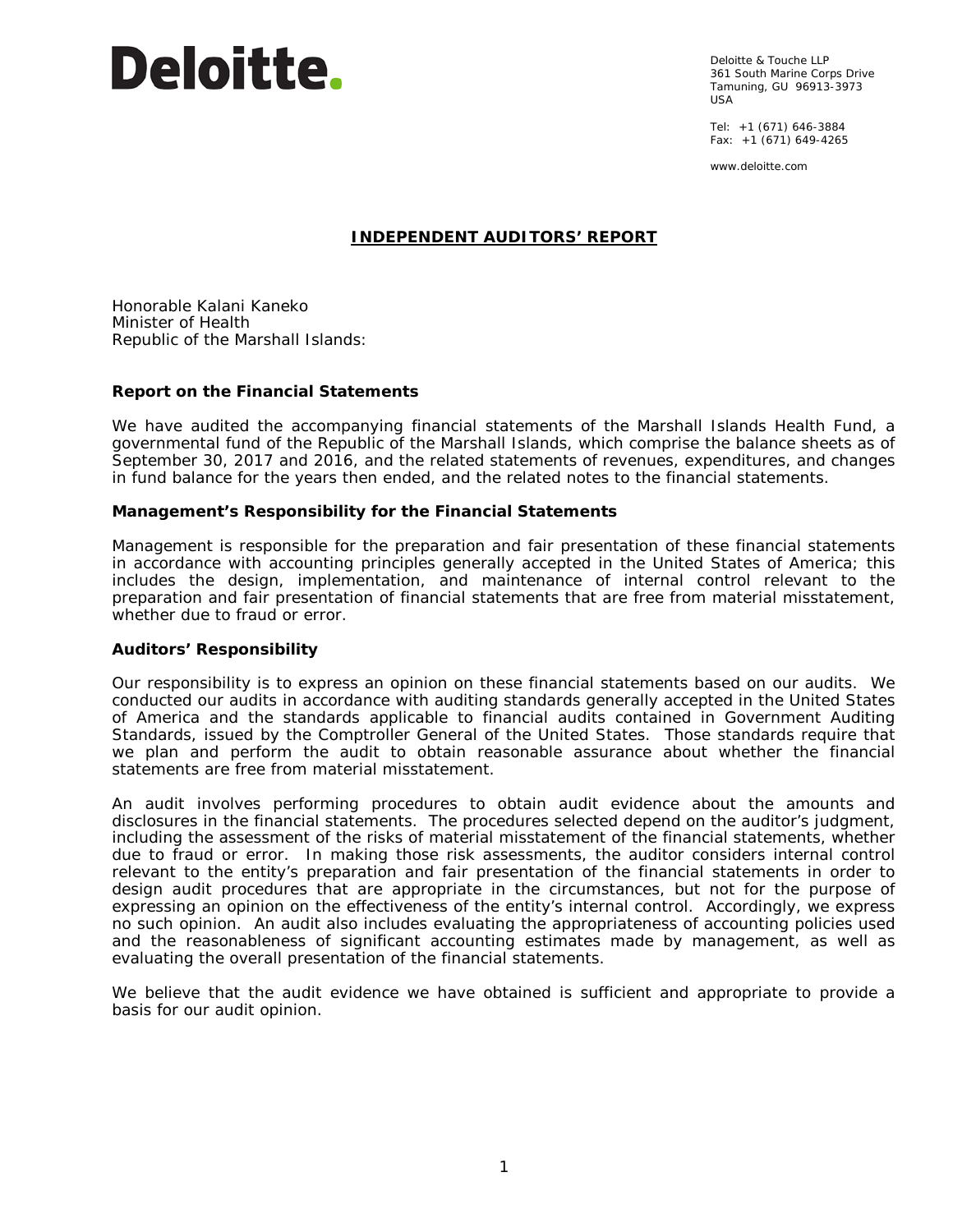# *Opinion*

In our opinion, the financial statements referred to above present fairly, in all material respects, the financial position of the Marshall Islands Health Fund as of September 30, 2017 and 2016, and the results of its operations for the years then ended in accordance with accounting principles generally accepted in the United States of America.

## *Emphasis of Matter*

## *Reporting Entity*

As discussed in Note 1 to the financial statements, the financial statements referred to above present only the Marshall Islands Health Fund and are not intended to present fairly the financial position and results of operations of the Republic of the Marshall Islands in conformity with accounting principles generally accepted in the United States of America. Our opinion is not modified with respect to this matter.

#### **Other Reporting Required by** *Government Auditing Standards*

In accordance with *Government Auditing Standards*, we have also issued our report dated June 29, 2018, on our consideration of the Marshall Islands Health Fund's internal control over financial reporting and on our tests of its compliance with certain provisions of laws, regulations, contracts, and grant agreements and other matters. The purpose of that report is solely to describe the scope of our testing of internal control over financial reporting and compliance and the results of that testing, and not to provide an opinion on the effectiveness of the Marshall Islands Health Fund's internal control over financial reporting or on compliance. That report is an integral part of an audit performed in accordance with *Government Auditing Standards* in considering the Marshall Islands Health Fund's internal control over financial reporting and compliance.

Harlell

June 29, 2018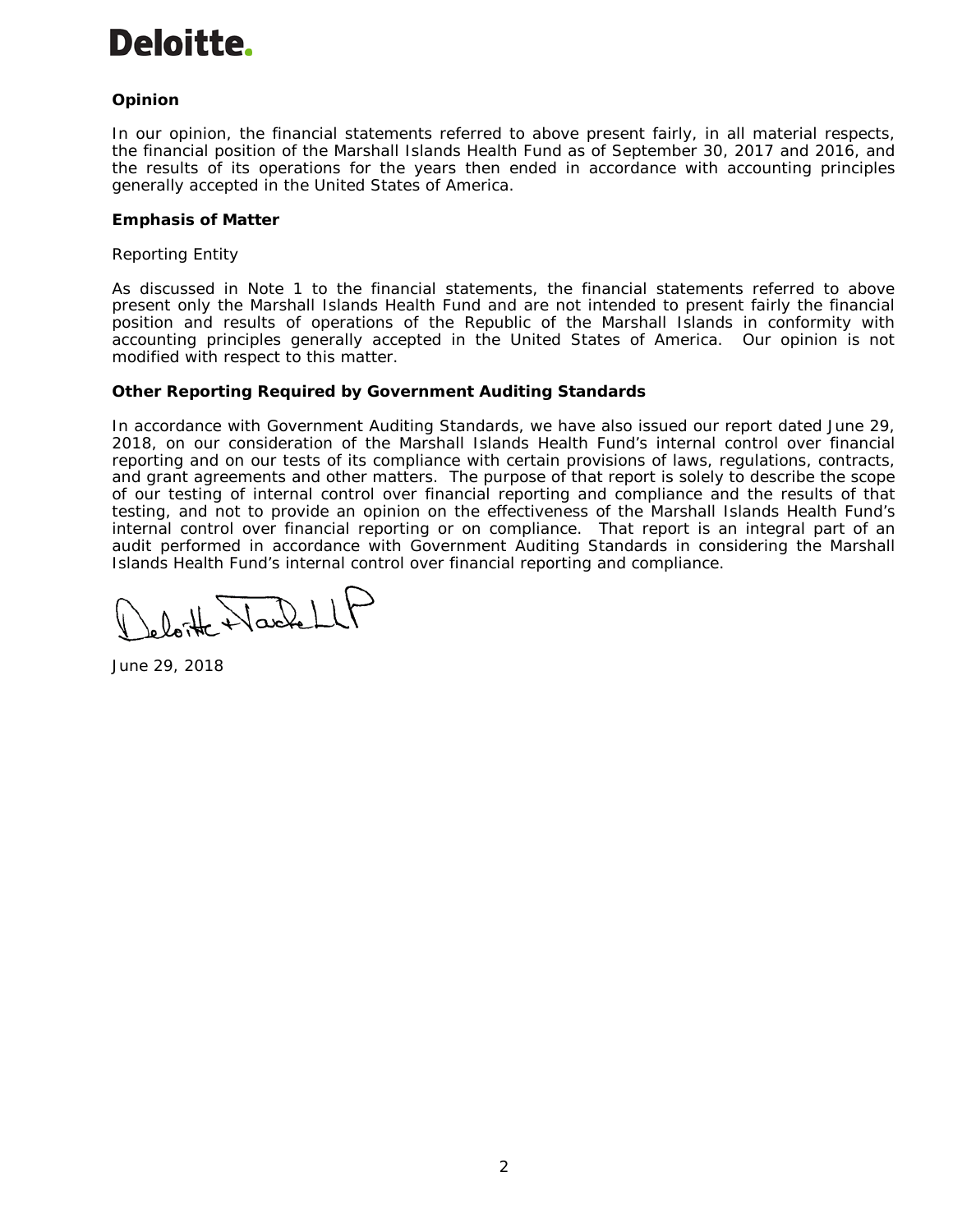# Balance Sheets September 30, 2017 and 2016

| <u>ASSETS</u>                       | 2017            | 2016            |
|-------------------------------------|-----------------|-----------------|
| Cash                                | \$<br>166,030   | 782,858<br>\$   |
| Receivables:                        |                 |                 |
| Contributions                       | 1,984,494       | 1,735,969       |
| <b>Affiliates</b>                   | 1,819,085       | 1,648,629       |
| Employees                           | 19,766          | 52,474          |
| Due from Third Party Administrator  | 38,650          | 38,650          |
|                                     | 3,861,995       | 3,475,722       |
| Prepayments                         | 130,496         | 130,496         |
| Other assets                        | 350,000         | 350,000         |
| Total assets                        | 4,508,521<br>\$ | 4,739,076<br>\$ |
| <b>LIABILITIES AND FUND BALANCE</b> |                 |                 |
| Liabilities:                        |                 |                 |
| Accounts payable                    | \$<br>109,112   | 300,033<br>\$   |
| Medical claims payable              | 1,572,392       | 687,803         |
| Payable to affiliates               | 6,127           | 3,617,280       |
| <b>Total liabilities</b>            | 1,687,631       | 4,605,116       |
| Contingencies                       |                 |                 |
| Fund balance:                       |                 |                 |
| Non-spendable:                      |                 |                 |
| Prepaid amounts                     | 130,496         | 130,496         |
| Committed for:                      |                 |                 |
| Health services                     | 2,690,394       | 3,464           |
| Total fund balance                  | 2,820,890       | 133,960         |
| Total liabilities and fund balance  | 4,508,521<br>\$ | 4,739,076<br>\$ |
|                                     |                 |                 |

See accompanying notes to financial statements.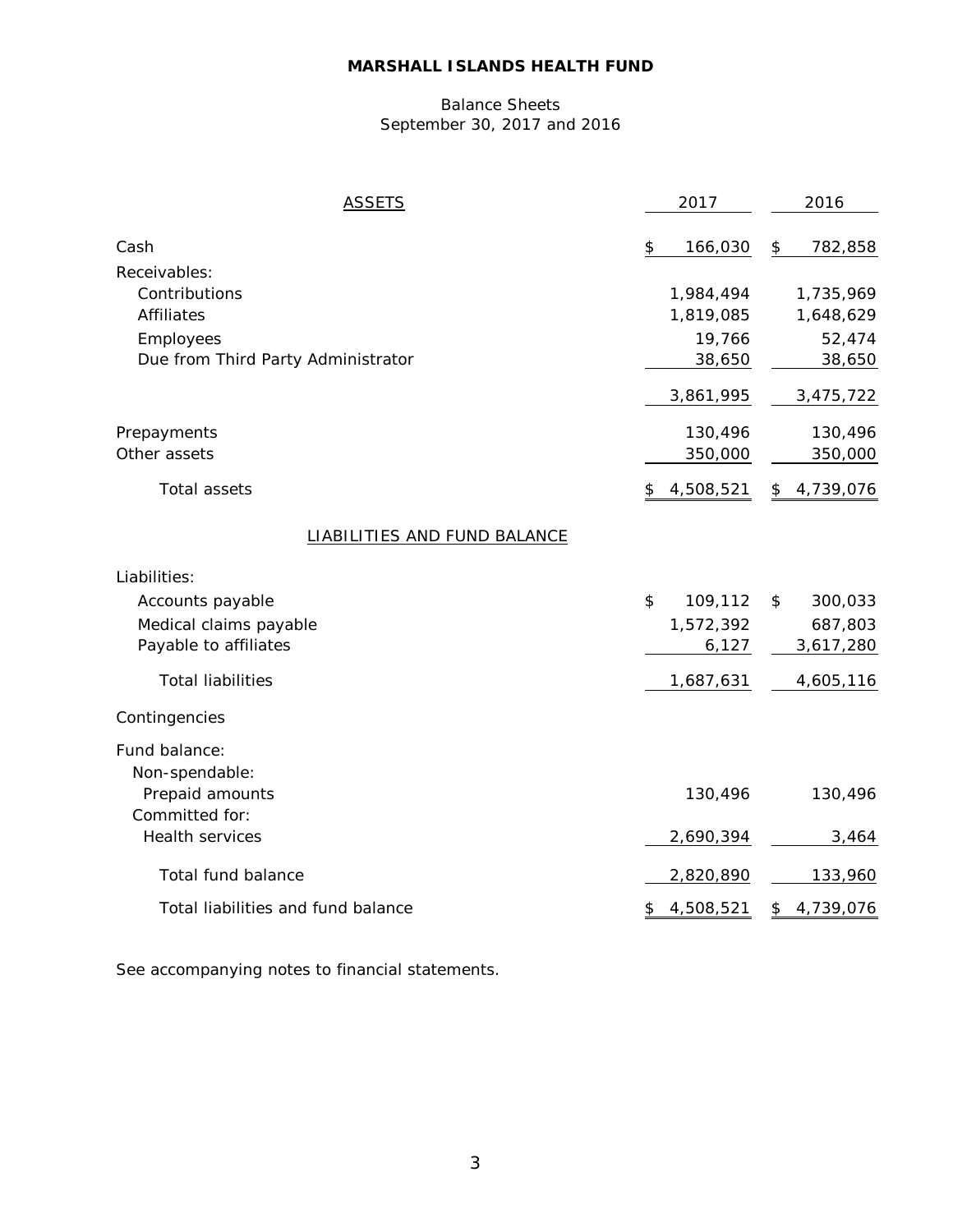## Statements of Revenues, Expenditures, and Changes in Fund Balance Years Ended September 30, 2017 and 2016

|                                                                                                                                    | 2017                                | 2016                                |
|------------------------------------------------------------------------------------------------------------------------------------|-------------------------------------|-------------------------------------|
| Revenues:<br><b>Basic Health Fund collections</b><br>Supplemental Health Fund collections<br>Other                                 | \$<br>7,468,520<br>672,911<br>1,813 | \$<br>7,041,401<br>642,824<br>4,479 |
| Total revenues                                                                                                                     | 8,143,244                           | 7,688,704                           |
| Expenditures:                                                                                                                      |                                     |                                     |
| Off-island care                                                                                                                    | 3,876,947                           | 4,046,288                           |
| Off-island travel                                                                                                                  | 779,156                             | 843,397                             |
| Other medical charges                                                                                                              | 182,525                             | 231,456                             |
| Professional and consulting fees<br>On-island care                                                                                 | 162,145<br>143,714                  | 142,520<br>143,583                  |
| Administrative:                                                                                                                    |                                     |                                     |
| Salaries and wages                                                                                                                 | 240,266                             | 237,000                             |
| <b>Collection fees</b>                                                                                                             | 200,000                             | 200,000                             |
| Travel                                                                                                                             | 64,887                              | 24,769                              |
| Repairs and maintenance                                                                                                            | 51,020                              | 19,385                              |
| <b>Utilities</b>                                                                                                                   | 38,128                              | 54,897                              |
| Communications                                                                                                                     | 21,876                              | 15,001                              |
| POL                                                                                                                                | 11,112                              | 7,726                               |
| Insurance                                                                                                                          | 4,430                               | 25,279                              |
| Other administrative charges                                                                                                       | 55,616                              | 67,940                              |
| Total expenditures                                                                                                                 | 5,831,822                           | 6,059,241                           |
| Excess of revenues over expenditures                                                                                               | 2,311,422                           | 1,629,463                           |
| Other financing sources (uses), net:<br>Transfers in from the Health Care Revenue Fund<br>Contributions from RepMar's General Fund | 375,508                             | 1,805,440                           |
| Contributions to the Health Care Revenue Fund                                                                                      |                                     | (3, 450, 506)                       |
| Contributions to RepMar's General Fund                                                                                             |                                     | (26, 946)                           |
| Total other financing sources (uses), net                                                                                          | 375,508                             | (1,672,012)                         |
| Net change in fund balance                                                                                                         | 2,686,930                           | (42, 549)                           |
| Fund balance at beginning of year                                                                                                  | 133,960                             | 176,509                             |
| Fund balance at end of year                                                                                                        | 2,820,890<br>\$                     | \$<br>133,960                       |

See accompanying notes to financial statements.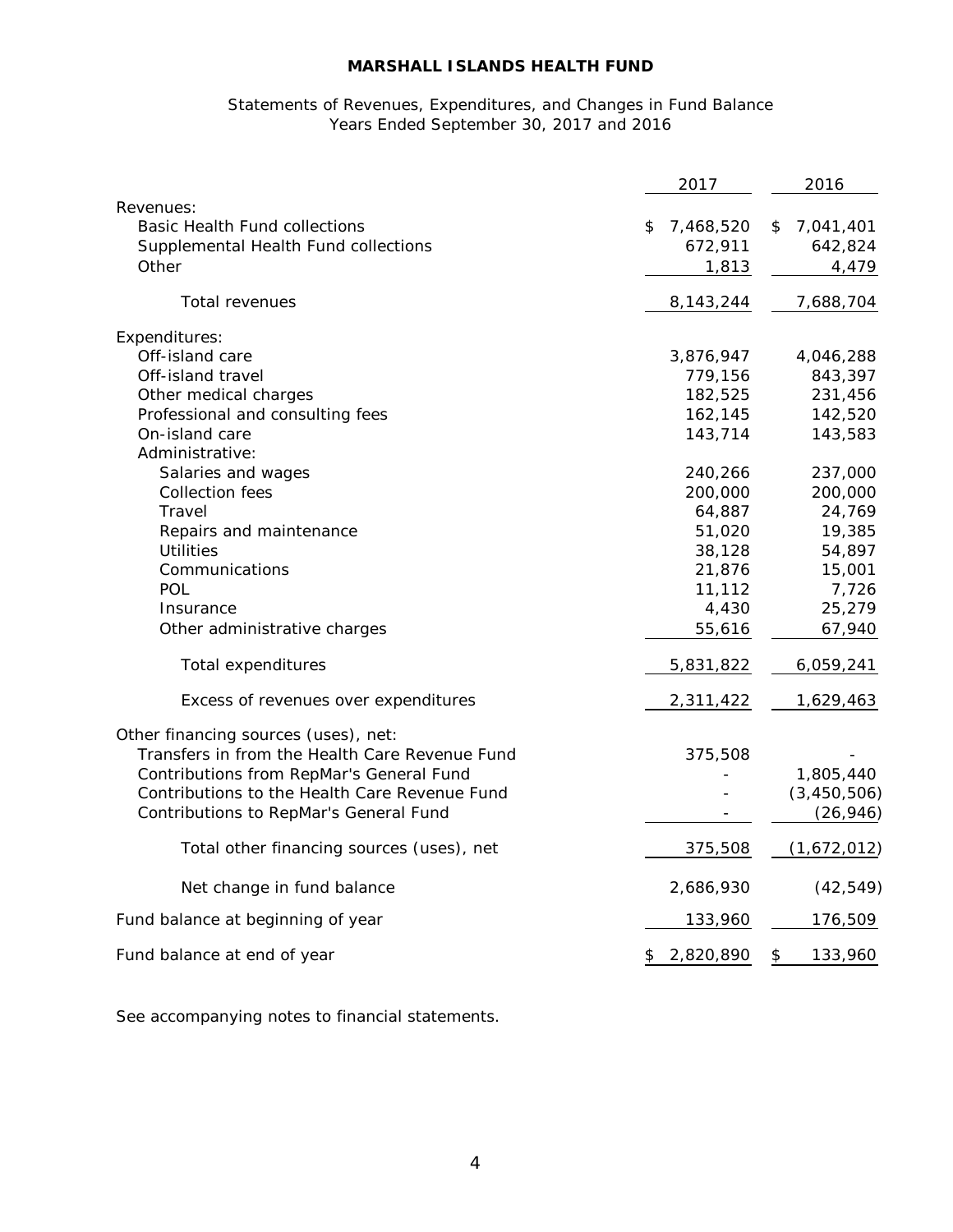Notes to Financial Statements September 30, 2017 and 2016

#### (1) Reporting Entity

The Marshall Islands Health Fund (the Fund), a governmental fund of the Republic of the Marshall Islands (RepMar), was established pursuant to the Marshall Islands Health Fund Act of 2002. The Fund was established to provide, pay, or reimburse all or a determined portion of the cost of basic health care obtained at a local health care facility, or as an approved offisland medical referral, or as emergency off-island medical care.

The accompanying financial statements relate solely to those accounting records maintained by the Fund, and do not incorporate any accounts related to RepMar's Ministry of Health or any other departments or agencies of RepMar that may be accounted for by RepMar's Treasury. The Fund is considered to be a blended component unit (governmental fund type special revenue fund) of RepMar and is governed by a seven-member Board.

#### (2) Summary of Significant Accounting Policies

The accompanying financial statements have been prepared in accordance with accounting principles generally accepted in the United States of America (GAAP) as applied to governmental units. The Governmental Accounting Standards Board (GASB) is the recognized standard-setting body for establishing governmental accounting and financial reporting principles. The more significant of the Fund's accounting policies are described below.

#### Measurement Focus and Basis of Accounting

The Fund reports its financial position and the results of operations in one governmental fund. A fund is a separate accounting entity with a self-balancing set of accounts. They are concerned only with the measurement of financial position and are not involved with measurement of results of operations. Fund accounting is designed to demonstrate legal compliance and to aid financial management by segregating transactions related to certain government functions or activities. Governmental funds are used to account for all or most of a government's general activities, including the collection and disbursement of earmarked monies (special revenue funds).

#### Basis of Presentation

The accounting and financial reporting treatment applied to a fund is determined by its measurement focus. All governmental funds are accounted for using a current financial resources measurement focus. With this measurement focus, only current assets and current liabilities generally are included on the balance sheet. Operating statements of these funds present increases (i.e., revenues and other financing sources) and decreases (i.e., expenditures and other financing uses) in fund balance.

The modified accrual basis of accounting is used by all governmental fund types. Under the modified accrual basis of accounting, revenues are recognized when susceptible to accrual (i.e., when they become both measurable and available). "Measurable" means the amount of the transaction can be determined and "available" means collectible within the current period or soon enough thereafter to be used to pay liabilities of the current period. For this purpose, the Fund considers revenues to be available if they are collected within 90 days of the end of the current fiscal period. Expenditures are recorded when the related fund liability is incurred. Significant revenues susceptible to accrual include quarterly contributions from employers and employees as well as premiums for health benefit plans collected by the Ministry of Health.

#### Budget

An annual appropriated budget has not been formally adopted on a legal basis or a basis consistent with GAAP. Accordingly, a budget to actual presentation is not required or presented.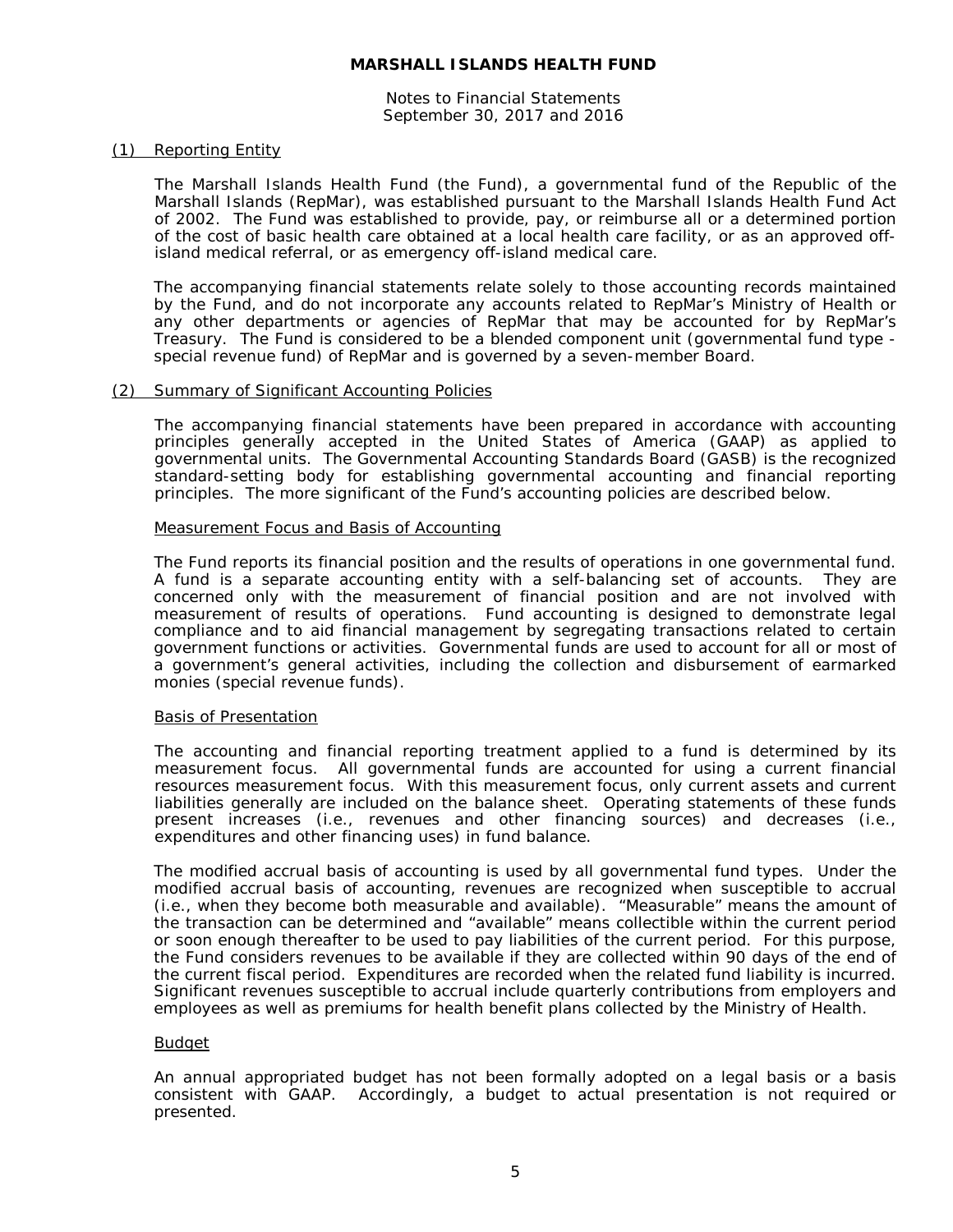#### Notes to Financial Statements September 30, 2017 and 2016

#### (2) Summary of Significant Accounting Policies, Continued

#### Cash

The deposit and investment policies of the Fund are governed by 3 MIRC 7, *Investments of Public Funds*, and 11 MIRC 1, *Financial Management*. Custodial credit risk is the risk that in the event of a bank failure, the Fund's deposits may not be returned to it. Such deposits are not covered by depository insurance and are either uncollateralized or collateralized with securities held by the pledging financial institution or held by the pledging financial institution but not in the depositor-government's name. The Fund does not have a deposit policy for custodial credit risk.

For the purposes of the balance sheets, cash is defined as cash in checking and savings accounts. As of September 30, 2017 and 2016, the carrying amounts of the Fund's total cash were \$166,030 and \$782,858, respectively, and the corresponding bank balances were \$229,950 and \$825,999, respectively. Of the bank balances, \$223,760 and \$807,212, respectively, are maintained in a financial institution subject to Federal Deposit Insurance Corporation (FDIC) insurance. As of September 30, 2017 and 2016, bank deposits in the amount of \$223,760 and \$250,000, respectively, were FDIC insured. Bank deposits of \$6,190 and \$18,787, respectively, are maintained in financial institutions not subject to depository insurance. The Fund does not require collateralization of its cash deposits; therefore, deposit levels in excess of FDIC insurance coverage are uncollateralized. Accordingly, these deposits are exposed to custodial credit risk.

#### **Receivables**

Receivables are primarily due from the Marshall Islands Social Security Administration (MISSA), which collects contributions from employers located within the Republic of the Marshall Islands for the benefit of the Fund for a fixed fee of \$200,000 per year effective from October 1, 2009. These receivables are uncollateralized and non-interest bearing. The Fund has not recorded an allowance for doubtful accounts.

#### **Prepayments**

Certain payments to vendors or persons for goods and services reflect costs applicable to future accounting periods and are recorded as prepaid items in the financial statements.

#### Compensated Absences

The Fund recognizes expenditures for annual leave and sick leave when leave is actually taken. Accordingly, unused annual leave and sick leave are not included as an obligation within the balance sheet unless such leave is expected to be liquidated with expendable available financial resources, at which time expenditures and related fund liabilities would be recognized.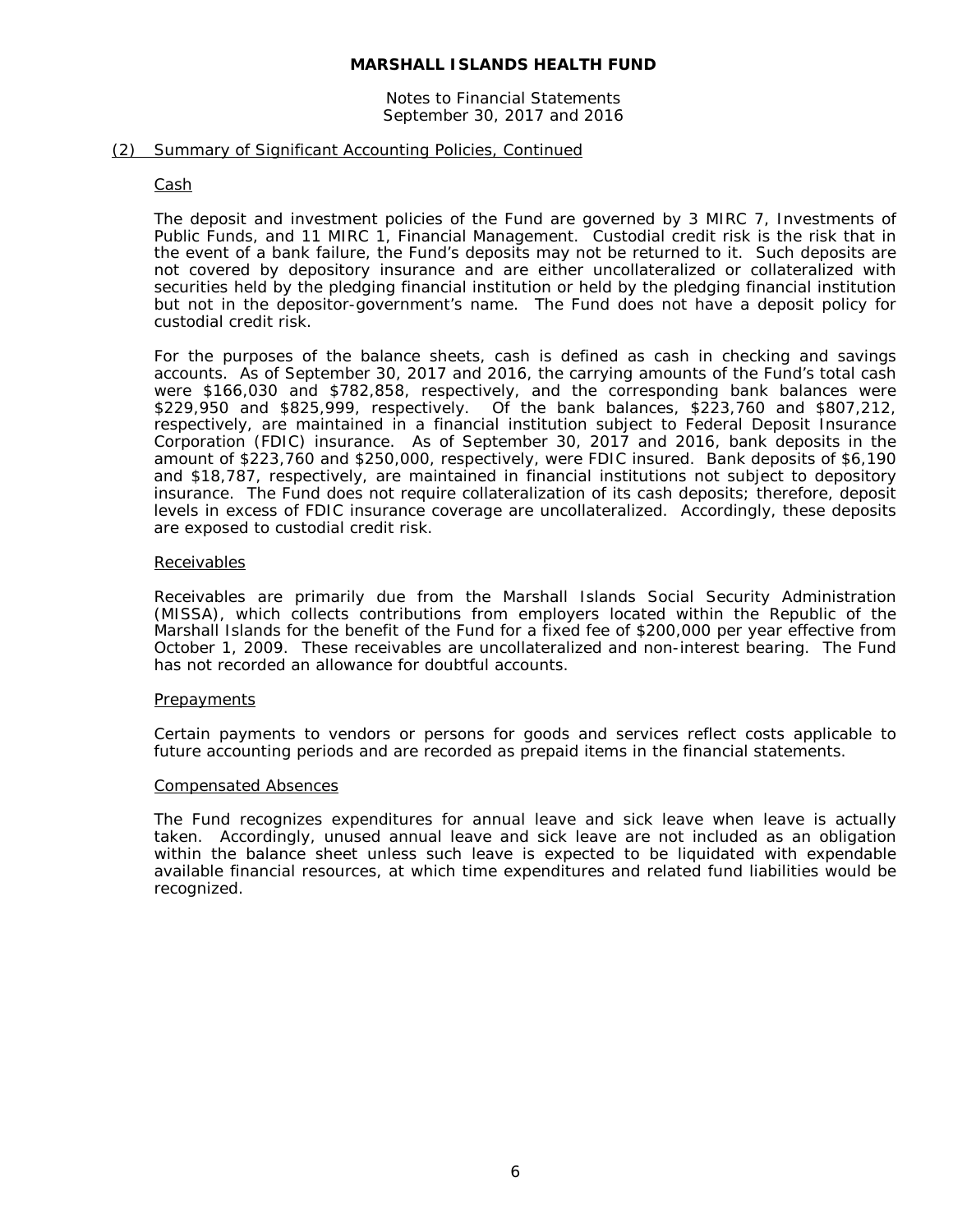#### Notes to Financial Statements September 30, 2017 and 2016

#### (2) Summary of Significant Accounting Policies, Continued

#### Fund Balance

Fund balance classifications are based on the extent to which the Fund is bound to honor constraints on the specific purposes for which amounts in those funds can be spent and are reported under the following fund balance classifications:

- Non-spendable includes fund balance amounts that cannot be spent either because it is not in spendable form or because of legal or contractual constraints.
- Restricted includes fund balance amounts that are constrained for specific purposes which are externally imposed by providers, such as creditors or amounts constrained due to constitutional provisions or enabling legislation.
- Committed includes fund balance amounts that are constrained for specific purposes that are internally imposed by the government through formal action of the highest level of decision making authority and does not lapse at year-end.
- Unassigned includes negative fund balances in other governmental funds.

Restricted/committed amounts are spent first when both restricted and unrestricted fund balance is available unless there are legal documents/contracts that prohibit doing this. In addition, committed, then assigned, and lastly unassigned amounts of unrestricted fund balance are expended in that order.

A formal minimum fund balance policy has not been adopted.

#### **Taxes**

The Government of RepMar imposes gross receipts tax of 3% on revenues. The Fund is specifically exempt from this tax.

#### Estimates

The preparation of financial statements in accordance with GAAP requires management to make estimates and assumptions that affect the reported amounts of assets and liabilities and disclosure of contingent assets and liabilities at the date of the financial statements and the reported amounts of revenues and expenditures during the reporting period. Actual results could differ from those estimates.

#### New Accounting Standards

During the year ended September 30, 2017, the Fund implemented the following pronouncements:

- GASB Statement No. 73, *Accounting and Financial Reporting for Pensions and Related Assets That Are Not Within the Scope of GASB Statement 68, and Amendments to Certain Provisions of GASB Statements 67 and 68*, which aligns the reporting requirements for pensions and pension plans not covered in GASB Statements 67 and 68 with the reporting requirements in Statement 68.
- GASB Statement No. 74, Financial Reporting for Postemployment Benefit Plans Other *Than Pension Plans*, which replaces Statements No. 43, *Financial Reporting for Postemployment Benefit Plans Other Than Pension Plans,* as amended, and No. 57, *OPEB Measurements by Agent Employers and Agent Multiple-Employer Plans*, and addresses financial reporting requirements for governments whose employees are provided with postemployment benefits other than pensions (other postemployment benefits or OPEB).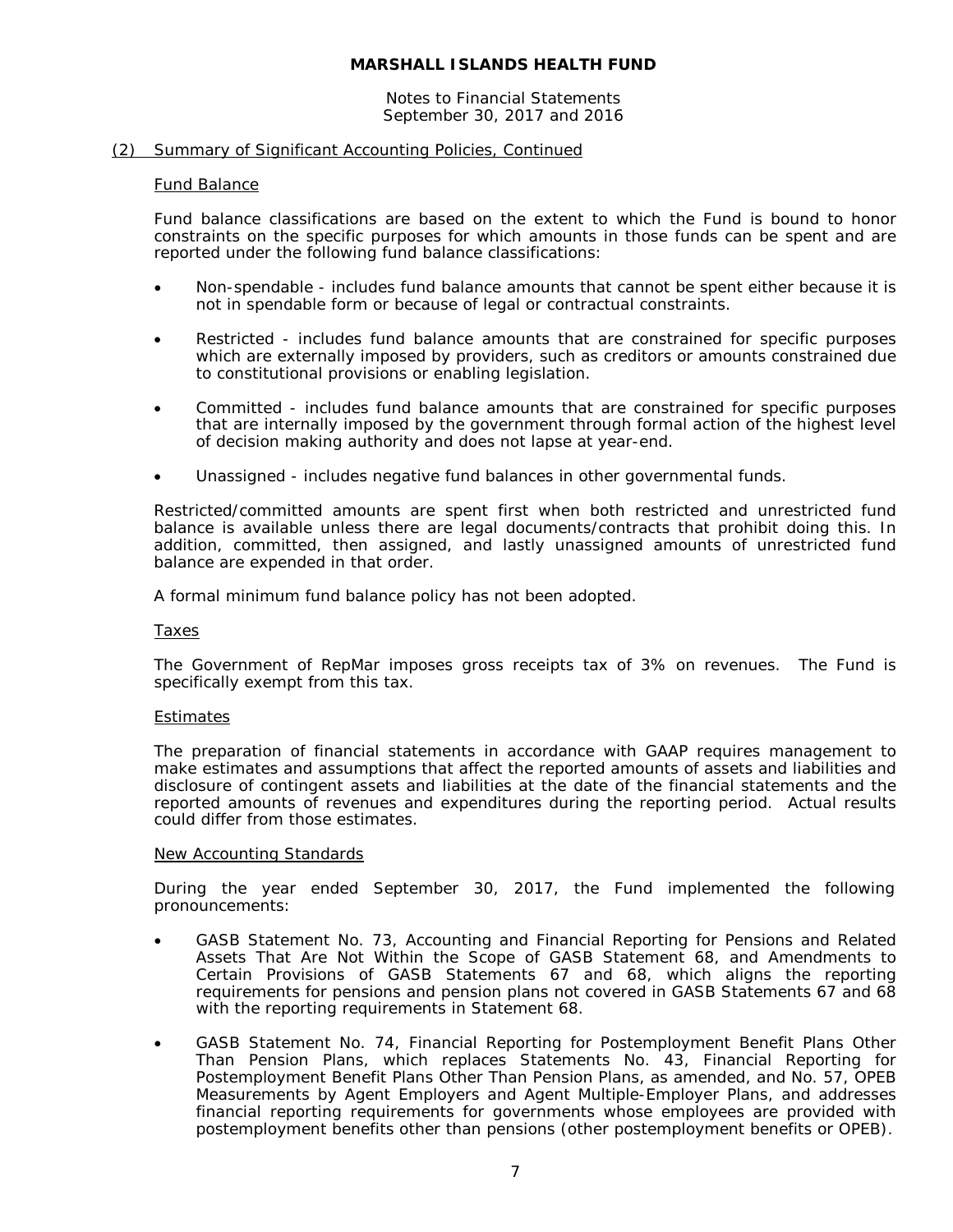Notes to Financial Statements September 30, 2017 and 2016

#### (2) Summary of Significant Accounting Policies, Continued

New Accounting Standards, Continued

- GASB Statement No. 77, *Tax Abatement Disclosures*, which requires governments that enter into tax abatement agreements to disclose certain information about the agreements.
- GASB Statement No. 78, *Pensions Provided through Certain Multiple-Employer Defined Benefit Pension Plans*, which addresses a practice issue regarding the scope and applicability of Statement No. 68, *Accounting and Financial Reporting for Pensions*.
- GASB Statement No. 80, *Blending Requirements for Certain Component Units - an amendment of GASB Statement No. 14*, which improves financial reporting by clarifying the financial statement presentation requirements for certain component units.
- GASB Statement No. 82, *Pension Issues - an amendment of GASB Statements No. 67, No. 68, and No. 73*, which addresses issues regarding (1) the presentation of payrollrelated measures in required supplementary information, (2) the selection of assumptions and the treatment of deviations from the guidance in an Actuarial Standard of Practice for financial reporting purposes, and (3) the classification of payments made by employers to satisfy employee (plan member) contribution requirements.

The implementation of these statements did not have a material effect on the accompanying financial statements.

In June 2015, GASB issued Statement No. 75, *Accounting and Financial Reporting for Postemployment Benefits Other Than Pensions*, which replaces the requirements of Statements No. 45, *Accounting and Financial Reporting by Employers for Postemployment Benefits Other Than Pensions*, as amended, and No. 57, *OPEB Measurements by Agent Employers and Agent Multiple-Employer Plans*, and provides guidance on reporting by governments that provide OPEB to their employees and for governments that finance OPEB for employees of other governments. The provisions in Statement No. 75 are effective for fiscal years beginning after June 15, 2017. Management does not believe that the implementation of this statement will have a material effect on the financial statements.

In March 2016, GASB issued Statement No. 81, *Irrevocable Split-Interest Agreements,* which improves accounting and financial reporting for irrevocable split-interest agreements by providing recognition and measurement guidance for situations in which a government is a beneficiary of the agreement. The provisions in Statement No. 81 are effective for fiscal years beginning after December 15, 2016. Management does not believe that the implementation of this statement will have a material effect on the financial statements.

In November 2016, GASB issued Statement No. 83, *Certain Asset Retirement Obligations*, which addresses accounting and financial reporting for certain asset retirement obligations (AROs) associated with the retirement of a tangible capital asset. The provisions in Statement No. 83 are effective for fiscal years beginning after June 15, 2018. Management does not believe that the implementation of this statement will have a material effect on the financial statements.

In January 2017, GASB issued Statement No. 84, *Fiduciary Activities*, which establishes criteria for identifying fiduciary activities of all state and local governments. The provisions in Statement No. 84 are effective for fiscal years beginning after December 15, 2018. Management does not believe that the implementation of this statement will have a material effect on the financial statements.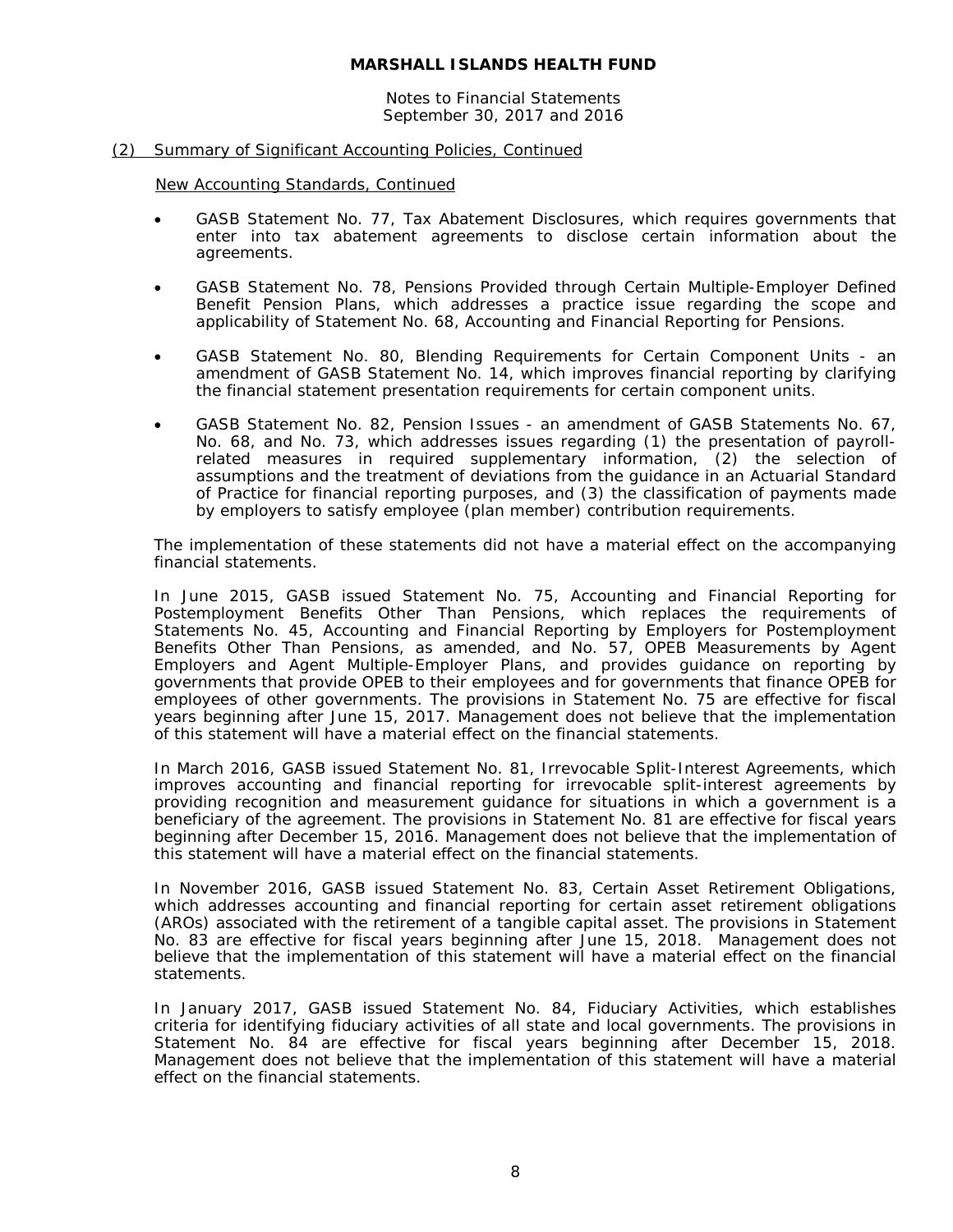#### Notes to Financial Statements September 30, 2017 and 2016

#### (2) Summary of Significant Accounting Policies, Continued

#### New Accounting Standards, Continued

In March 2017, GASB issued Statement No. 85, *Omnibus 2017*, which address practice issues that have been identified during implementation and application of certain GASB Statements including issues related to blending component units, goodwill, fair value measurement and application, and postemployment benefits (pensions and other postemployment benefits. The provisions in Statement No. 85 are effective for fiscal years beginning after June 15, 2017. Management does not believe that the implementation of this statement will have a material effect on the financial statements.

In May 2017, GASB issued Statement No. 86, *Certain Debt Extinguishment Issues*, which improves consistency in accounting and financial reporting for in-substance defeasance of debt. The provisions in Statement No. 86 are effective for fiscal years beginning after June 15, 2017. Management does not believe that the implementation of this statement will have a material effect on the financial statements.

In June 2017, GASB issued Statement No. 87, *Leases*, which establishes a single model for lease accounting based on the foundational principle that leases are financings of the right to use an underlying asset. The provisions in Statement No. 87 are effective for fiscal years beginning after December 15, 2019. Management has yet to determine whether the implementation of this statement will have a material effect on the financial statements.

#### (3) Risk Management

The Fund is exposed to various risks of loss related to torts; theft of, damage to, and destruction of assets; errors and omissions; injuries to employees; and natural disasters. The Fund has elected to purchase commercial insurance from independent third parties for the risks of loss to which it is exposed. Settled claims resulting from these risks have not exceeded commercial insurance coverage in any of the past three fiscal years.

#### (4) Other Assets

In 2015, the Fund made a deposit of \$350,000 with Medpharm Philippines as the Third Party Administrator (TPA) to provide administrative and logistical services for the Ministry of Health medical referral program.

#### (5) Related Party Transactions

The Fund is a governmental fund of RepMar and is therefore affiliated with all RepMar-owned and affiliated entities. The Health Care Revenue Fund (HCRF) is a governmental fund of RepMar established by the Nitijela for the purchase of drugs, medical supplies and equipment and the provision and administration of other health services. Receivables from and payables to affiliates as of September 30, 2017 and 2016, are as follows:

|                              |                     | 2017                              |                     | 2016         |  |
|------------------------------|---------------------|-----------------------------------|---------------------|--------------|--|
|                              | Receivables         | Payables                          | Receivables         | Payables     |  |
| RepMar:<br><b>HCRF</b>       | \$                  | \$<br>$\overline{\phantom{a}}$    |                     | \$3,612,944  |  |
| <b>General Fund</b><br>MISSA | 26,682<br>1,792,403 | $\overline{\phantom{a}}$<br>6,127 | 25,606<br>1,623,023 | 4,336        |  |
|                              | \$1,819,085         | 6,127                             | \$1,648,629         | \$ 3,617,280 |  |

Receivables from MISSA represent contributions collected by MISSA unremitted to the Fund at September 30, 2017 and 2016. Additionally, contributions receivable of \$1,819,085 (September 30, 2017) and \$1,648,629 (September 30, 2016) are also due from MISSA and represent collections received by MISSA and due to HCRF for the period from October 1 through December 31 of the succeeding fiscal year.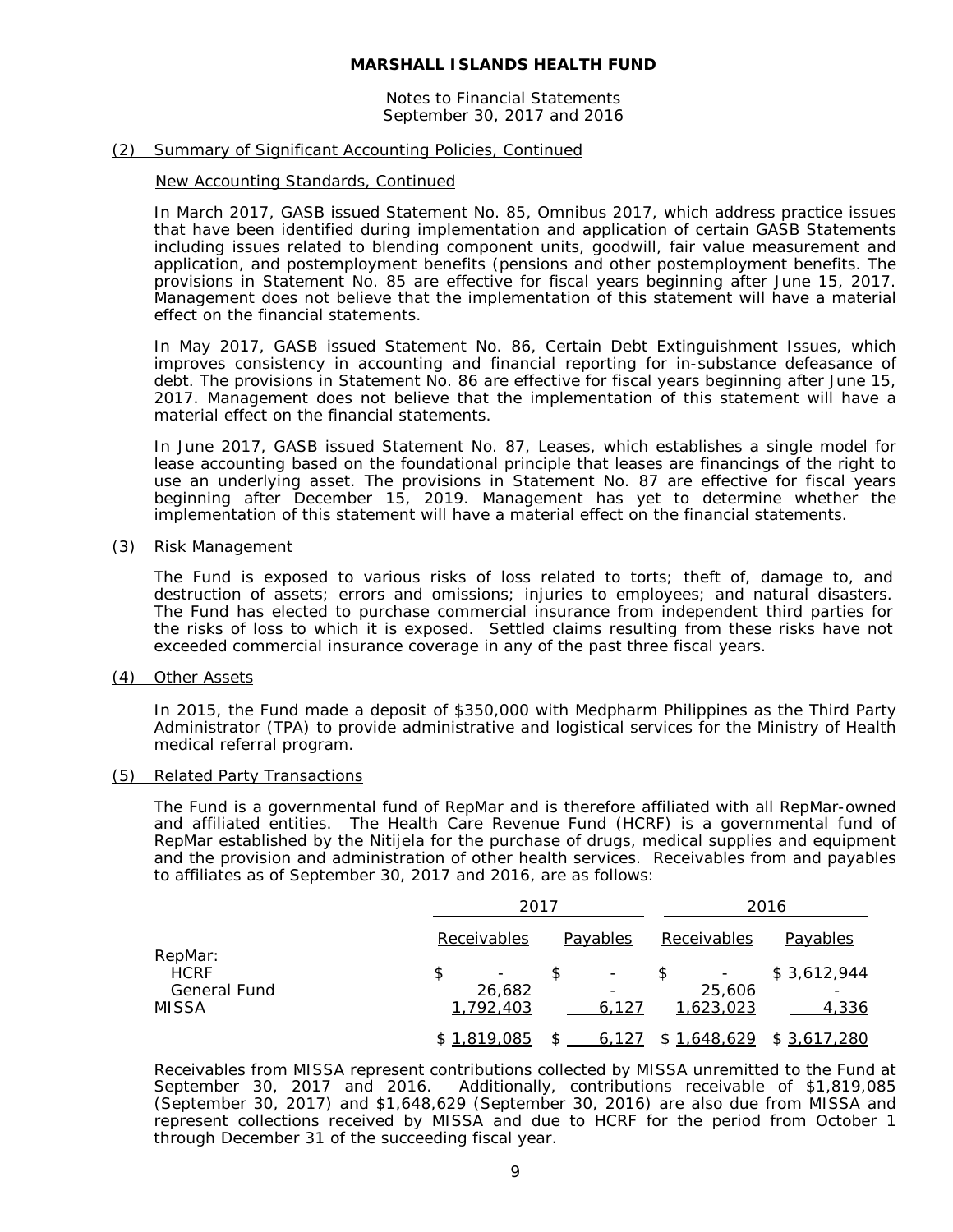Notes to Financial Statements September 30, 2017 and 2016

#### (5) Related Party Transactions, Continued

Contributions to RepMar's HCRF during the year ended September 30, 2016 were \$3,450,506 representing 55% of collections of the Basic Health Benefits Plan. Payable to RepMar's HCRF represents unremitted contributions at September 30, 2016. No contributions to RepMar's HCRF occurred during the year ended September 30, 2017 due to a determination by RepMar's HCRF management that the repayment of an interfund receivable due from the Fund was not expected to occur within a reasonable time. This determination resulted in the recognition by the Fund of a transfer in from RepMar's HCRF of \$375,508 to fund operations of the Fund.

During the year ended September 30, 2016, the Fund received \$1,805,440 from RepMar to provide financial support for off-island referrals.

During the year ended September 30, 2016, the Fund transferred \$26,946 to the General Fund in accordance with Public Law 2013-20 for the purpose of funding the operations of the Office of the Auditor General.

#### (6) Contingency

The Fund receives substantially all of its funding from MISSA through collections of the Fund's Basic Health Benefits Plan. A significant reduction in the level of this funding, that may ultimately require additional contributions from RepMar, if this were to occur, may have an effect on the Fund's programs and activities.

#### (7) Subsequent Events

On October 4, 2017, the Fund borrowed \$770,000 from RepMar's HCRF for the purpose of replenishing the TPA revolving fund.

On February 26, 2018, the Nitijela enacted the Health Fund (Amendment) Act 2018 authorizing the Health Services Board to modify the 55%/45% split, as necessary, between the Fund and the Health Care Revenue Fund.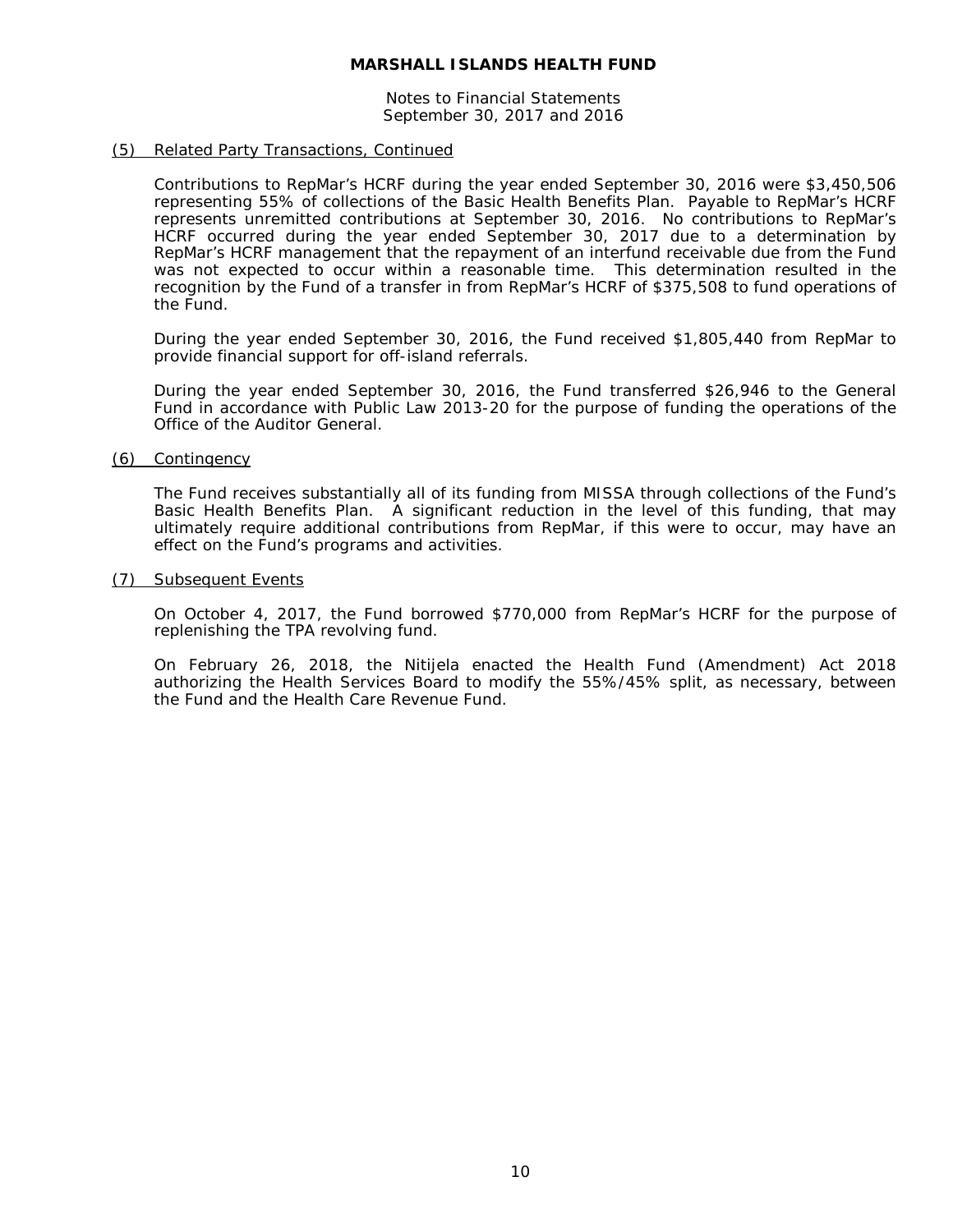Deloitte & Touche LLP 361 South Marine Corps Drive Tamuning, GU 96913-3973  $IISA$ 

Tel: +1 (671) 646-3884 Fax: +1 (671) 649-4265

www.deloitte.com

#### **INDEPENDENT AUDITORS' REPORT ON INTERNAL CONTROL OVER FINANCIAL REPORTING AND ON COMPLIANCE AND OTHER MATTERS BASED ON AN AUDIT OF FINANCIAL STATEMENTS PERFORMED IN ACCORDANCE WITH** *GOVERNMENT AUDITING STANDARDS*

Honorable Kalani Kaneko Minister of Health Republic of the Marshall Islands:

We have audited, in accordance with auditing standards generally accepted in the United States of America and the standards applicable to financial audits contained in *Government Auditing Standards* issued by the Comptroller General of the United States, the financial statements of the Marshall Islands Health Fund, which comprise the balance sheet as of September 30, 2017, and the related statement of revenues, expenditures and changes in fund balance for the year then ended, and the related notes to the financial statements, and have issued our report thereon dated June 29, 2018.

#### **Internal Control Over Financial Reporting**

In planning and performing our audit of the financial statements, we considered the Marshall Islands Health Fund's internal control over financial reporting (internal control) to determine the audit procedures that are appropriate in the circumstances for the purpose of expressing our opinion on the financial statements, but not for the purpose of expressing an opinion on the effectiveness of the Marshall Islands Health Fund's internal control. Accordingly, we do not express an opinion on the effectiveness of the Marshall Islands Health Fund's internal control.

A *deficiency in internal control* exists when the design or operation of a control does not allow management or employees, in the normal course of performing their assigned functions, to prevent, or detect and correct, misstatements on a timely basis. A *material weakness* is a deficiency, or a combination of deficiencies, in internal control such that there is a reasonable possibility that a material misstatement of the entity's financial statements will not be prevented, or detected and corrected on a timely basis. A *significant deficiency* is a deficiency, or a combination of deficiencies, in internal control that is less severe than a material weakness, yet important enough to merit attention by those charged with governance.

Our consideration of internal control was for the limited purpose described in the first paragraph of this section and was not designed to identify all deficiencies in internal control that might be material weaknesses or significant deficiencies and therefore, material weaknesses or significant deficiencies may exist that have not been identified. We did identify certain deficiencies in internal control, described in the accompanying Schedule of Findings and Responses that we consider to be material weakness as item 2017-001.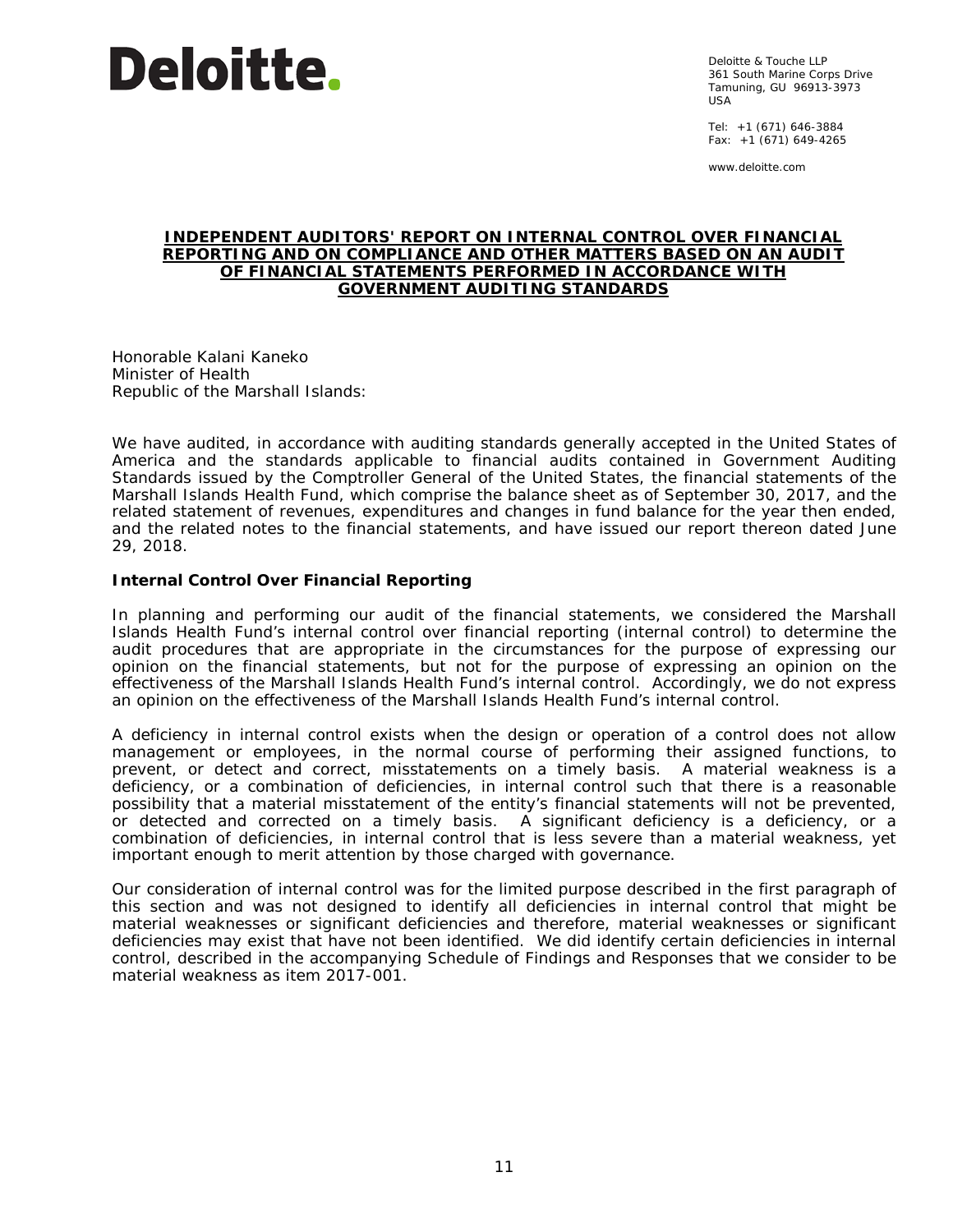# **Compliance and Other Matters**

As part of obtaining reasonable assurance about whether the Marshall Islands Health Fund's financial statements are free from material misstatement, we performed tests of its compliance with certain provisions of laws, regulations, contracts, and grant agreements, noncompliance with which could have a direct and material effect on the determination of financial statement amounts. However, providing an opinion on compliance with those provisions was not an objective of our audit, and accordingly, we do not express such an opinion. The results of our tests disclosed instances of noncompliance or other matters that are required to be reported under *Government Auditing Standards* and which are described in the accompanying Schedule of Findings and Responses as items 2017-002 through 2017-004.

# **The Marshall Islands Health Fund's Responses to Findings**

The Marshall Islands Health Fund's responses to the findings identified in our audit are described in the accompanying Schedule of Findings and Responses. The Marshall Islands Health Fund's responses were not subjected to the auditing procedures applied in the audit of the financial statements and, accordingly, we express no opinion on them.

#### **Purpose of this Report**

The purpose of this report is solely to describe the scope of our testing of internal control and compliance and the results of that testing, and not to provide an opinion on the effectiveness of the entity's internal control or on compliance. This report is an integral part of an audit performed in accordance with *Government Auditing Standards* in considering the entity's internal control and compliance. Accordingly, this communication is not suitable for any other purpose.

loite Nachel

June 29, 2018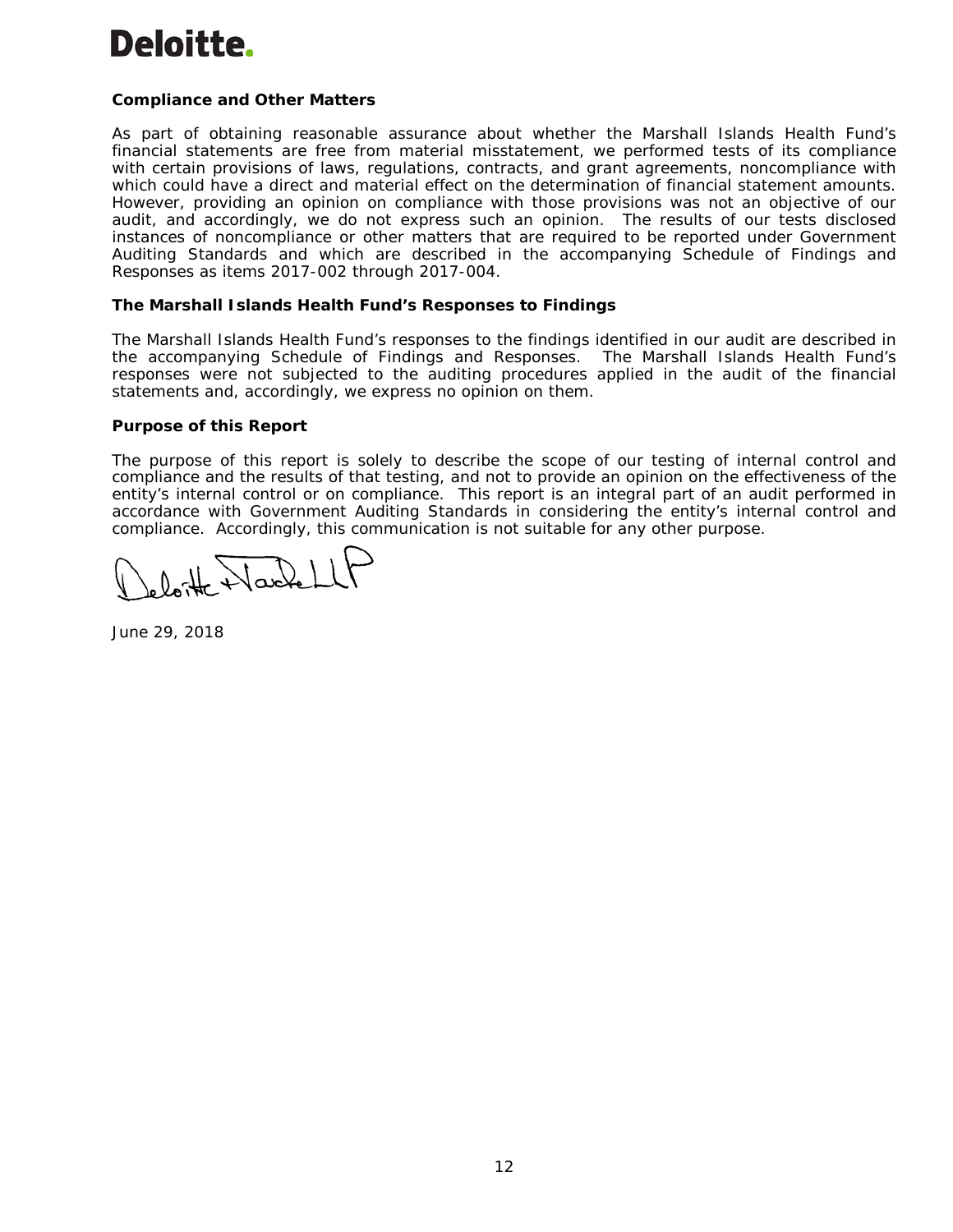Schedule of Findings and Responses Year Ended September 30, 2017

#### Finding No. 2017-001

#### Timely Financial Reporting

Criteria: Timely financial reporting should be facilitated by an internal control structure conducive to the preparation and independent review of reconciliations of significant accounts.

Condition: The Fund did not close fiscal year September 30, 2017 financial information (trial balance, subsidiary and general ledgers) until May 8, 2018. Further, the Fund does not have an established set of policies, procedures and controls in place to timely prepare and review reconciliations and reports. During the year ended September 30, 2017, various accounting records did not appear to have been timely processed and updated as evidenced by the following:

The MISSA collection summary schedules were not timely prepared and independently reviewed. The September 30, 2017 general ledger reconciliations were not completed until May 2018 and included the following discrepancies:

- a. Variances existed between the confirmation, the MISSA collection summary schedule and the general ledger in the following:
	- i. MISSA administrative charge of \$200,000<br>ii. Due from MISSA of \$1,792,403
	- Due from MISSA of \$1,792,403
	- iii. Contributions receivable of \$798,525
- b. Variances existed between the MISSA collection summary schedule and the general ledger in the following:
	- i. Basic Health Fund collections of \$2,956,103<br>ii. Due to Health Care Revenue Fund of \$1.159
	- Due to Health Care Revenue Fund of \$1,159,502
	- iii. Contributions to Health Care Revenue Fund of \$1,254,371
	- iv. Due to outer island fund of \$94,868

Beginning fund balance did not agree with the prior year audited ending fund balance resulting in an unreconciled variance of \$1,844.

The above were corrected through proposed audit adjustments.

Cause: The cause of the above condition is the lack of timely year end closing and the absence of timely reconciliation and review of significant accounts.

Effect: The effect of the above condition is the trial balance and general ledger were not timely provided for audit purposes.

Recommendation: We recommend management implement internal control procedures to facilitate timely and accurate general ledger reconciliation processes.

Auditee Response and Corrective Action Plan: The Ministry notes the recommendations and acknowledges the untimeliness of financial reporting and the delay in closing out the fiscal year 2017. In 2017, the Finance Department lost six staff including two key staff, the Chief Accountant & Deputy Chief Accountant. These two staffs are responsible for preparing financial documents for Health Fund and other grants administered by the Ministry. With the new Chief Accountant in place and hiring of an Accounting Admin Officer to assist with the filing of documents, the overall reporting and timely submission of reports will be improved. Furthermore, the Ministry, specifically the Finance Department plans to fully implement its revised set of financial policies, procedures, and controls in September 2018.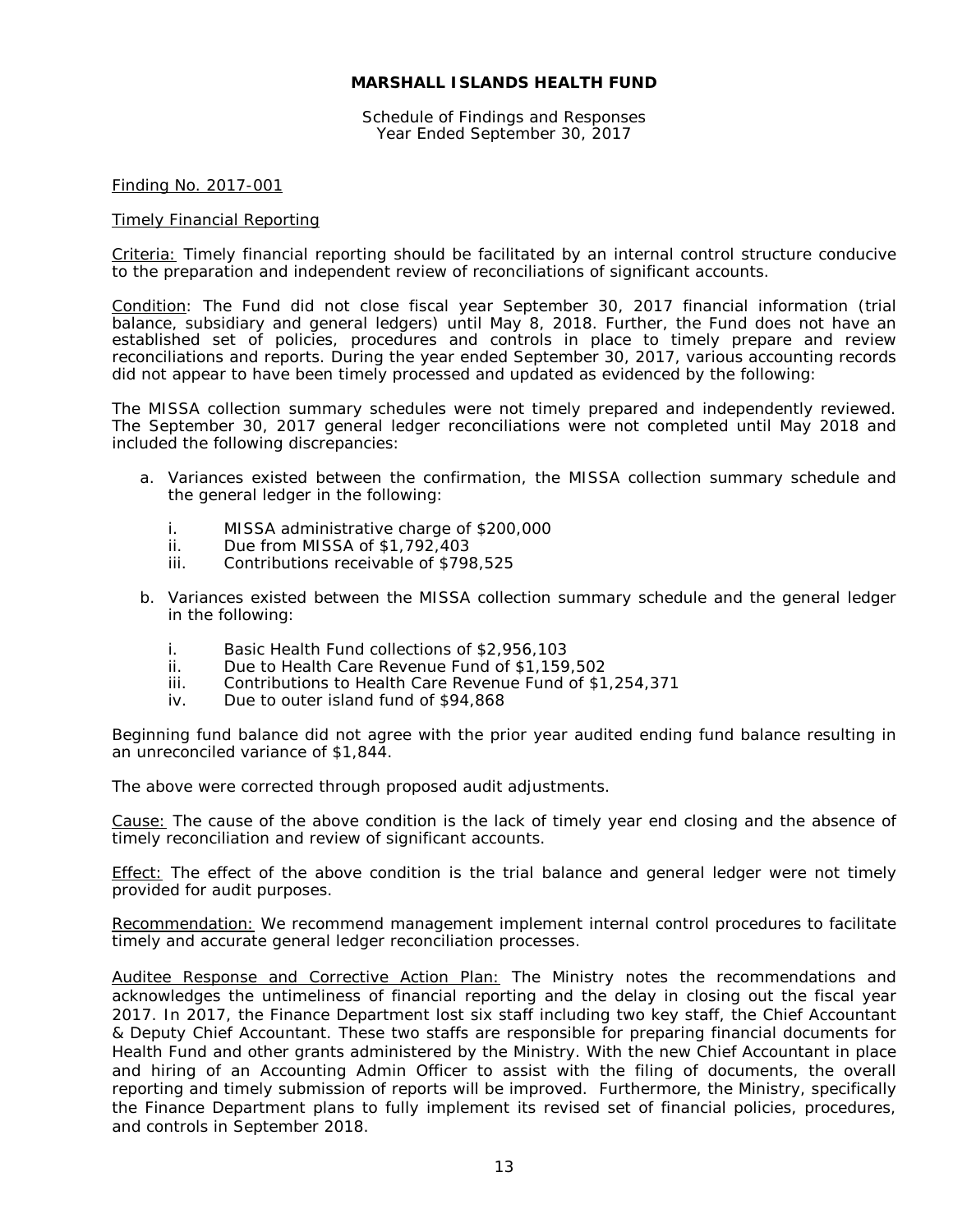Schedule of Findings and Responses, Continued Year Ended September 30, 2017

#### Finding No. 2017-002

#### Due to Health Care Revenue Fund

Criteria: Section 211 of the Marshall Islands Health Fund Act of 2002 states that the Health Fund shall transfer to the Health Care Revenue Fund, on a quarterly basis, a sum equal to 55% of the total quarterly contributions collected by the Health Fund.

Condition: During the year ended September 30, 2017, the Health Fund recorded a \$3,945,405 payable to the Health Care Revenue Fund, representing unremitted collections from the previous year.

Cause: The cause of the above condition is the lack of adequate internal control policies and procedures requiring compliance with the Marshall Islands Health Fund Act.

Effect: The effect of the above condition is potential noncompliance with the Marshall Islands Health Fund Act.

Prior Year Status: The lack of compliance with the Marshall Islands Health Fund Act regarding quarterly transfers to the Health Care Revenue Fund was reported as a finding in the audits of the Fund for fiscal years 2015 and 2016.

Recommendation: We recommend management establish adequate internal control policies and procedures requiring compliance with the Marshall Islands Health Fund Act.

Auditee Response and Corrective Action Plan: The Ministry would like to note that quarterly transfers from Health Fund to Health Care Revenue Fund (HCRF) were done in a timely manner in accordance with the Health Fund Act of 2002, however, acknowledges the current payable record of \$3,945,405. This has mainly been the result of cash flow issues and transferring of funds from HCRF to Health Fund to support off island basic referral activities for the Ministry.

Furthermore, in February 2018, amendment to the Health Fund Act authorizes the Health Services Board to modify the manner of payments for both funds in the event that the shares for both funds are not sufficient for their respective purposes.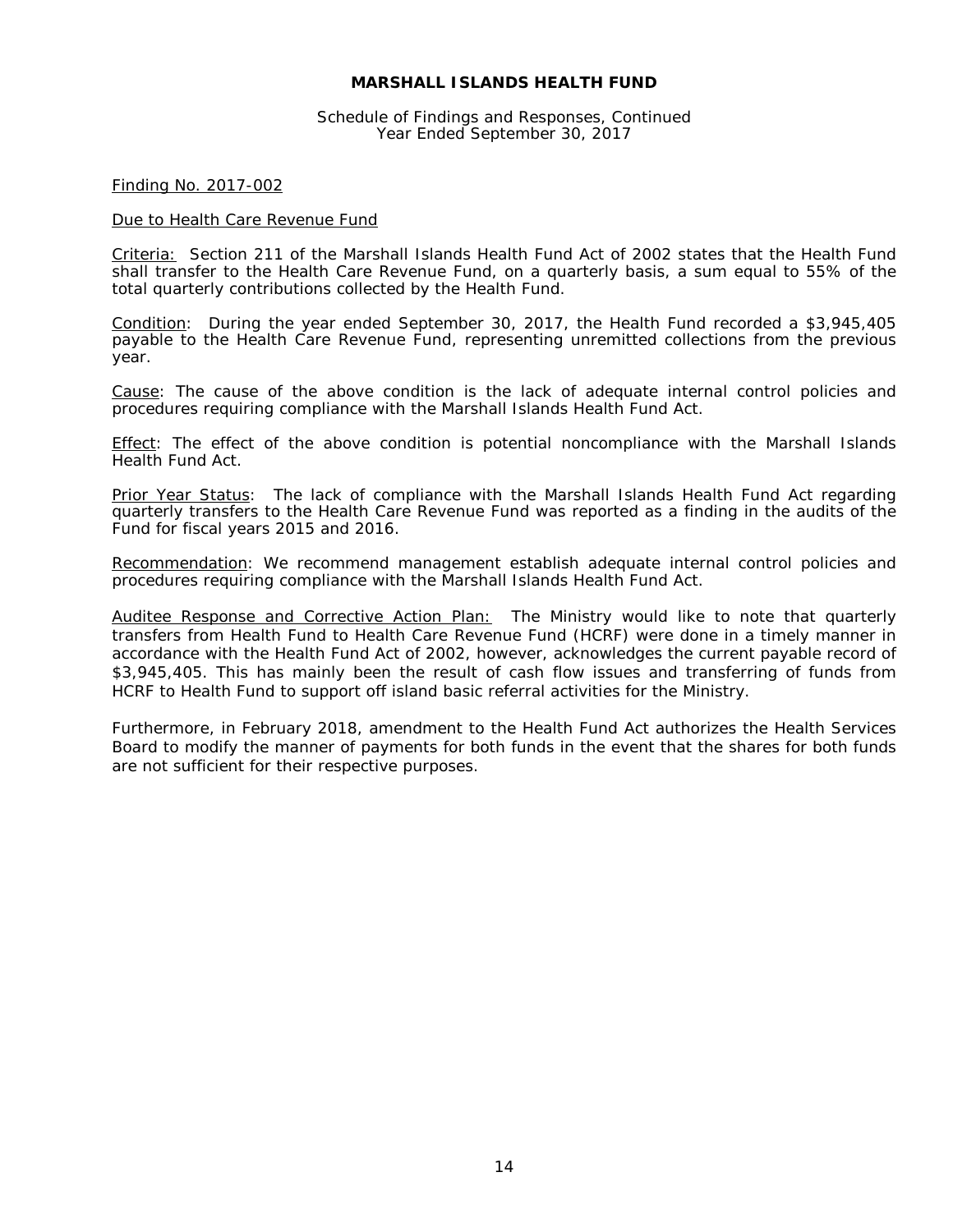Schedule of Findings and Responses, Continued Year Ended September 30, 2017

#### Finding No. 2017-003

#### Supplemental Health Plan

Criteria: The Supplemental Health Plan states that enrollment must be maintained for an entire year in order to be eligible for the Plan to pay for medical services. If the patient did not continue the enrollment in the Plan for an entire year after receiving medical care, the Plan reserves the right to deny payments to providers on their behalf. The patient will be responsible for paying 100% of the medical bills with the providers.

Condition: During the year ended September 30, 2017, the supplemental health plan claims from approved health service providers included three patients, which were not included in the List of Active Supplemental Health Plan Members as of September 30, 2017.

Cause: The cause of the above condition is the lack of adequate internal control policies and procedures requiring compliance with the Supplemental Health Plan.

Effect: The effect of the above condition is potential noncompliance with the Supplemental Health Plan.

Recommendation: We recommend management establish adequate internal control policies and procedures requiring compliance with the Supplemental Health Plan.

Auditee Response and Corrective Action Plan: The Ministry acknowledges the finding and is working with the Medical Referral Program to revise its policies and improve monitoring of member enrollment in the Plan for an entire year after receiving medical care and to enforce policy nonpayment on medical bills for noncompliant members.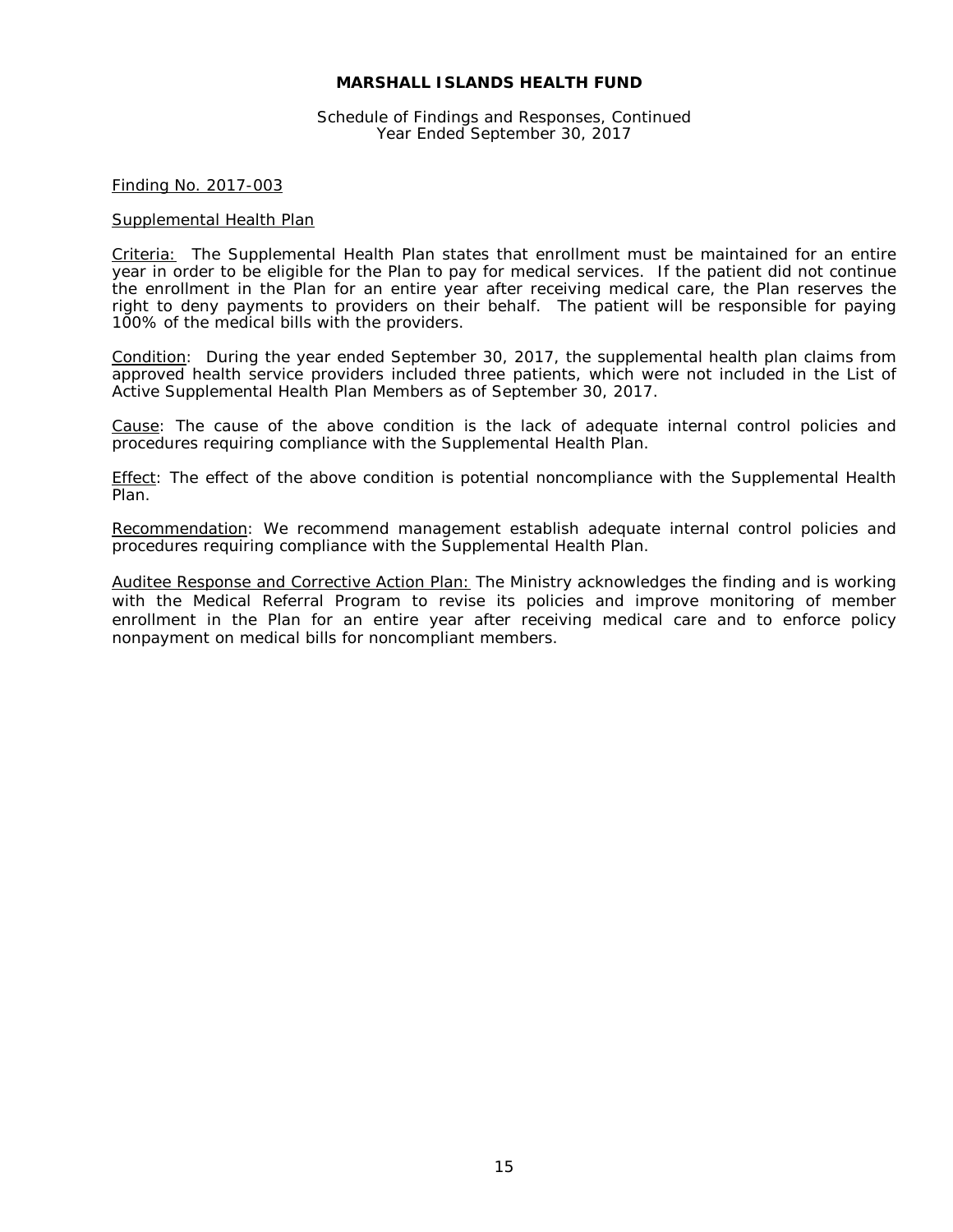Schedule of Findings and Responses, Continued Year Ended September 30, 2017

#### Finding No. 2017-004

#### Audit of Third Party Admnistrator (TPA)

Criteria: Timely review and verification of accuracy and completeness of replenishments requests submitted by the TPA should be facilitated by internal control structure conducive to the preparation and independent review of these expenses.

Condition: No independent review of TPA replenishment forms occurs and no independent audit of the TPA occurs. Of the total amount of \$3.88 million for off-island care expenses related to referred patients, 69% or \$2.67 million pertain to expenses reimbursed to TPA for referred patients in the Philippines during the year ended September 30, 2017.

Cause: The cause of the above condition is the lack of adequate internal control policies and procedures requiring timely review and verification of replenishments submitted by the TPA and related charges billed by the hospital/practitioners.

Effect: The effect of the above condition is a potential misstatement of expenses incurred related to referred patients.

Recommendation: We recommend that management verify that an independent review of files submitted by the TPA occurs to verify accuracy, completeness, and validity of requests. Further, we recommend that someone with medical expertise be designated to review the validity of medical procedures and related charges billed by the hospitals/practitioners.

Auditee Response and Corrective Action Plan: The Ministry acknowledges the finding and plans to hire a staff to focus on monitoring and verifying accuracy and completeness of replenishments request submitted by the TPA and ensure activities implemented are in accordance with contract between the Ministry and the TPA.

In addition, the Ministry plans to conduct an annual audit through an external firm.